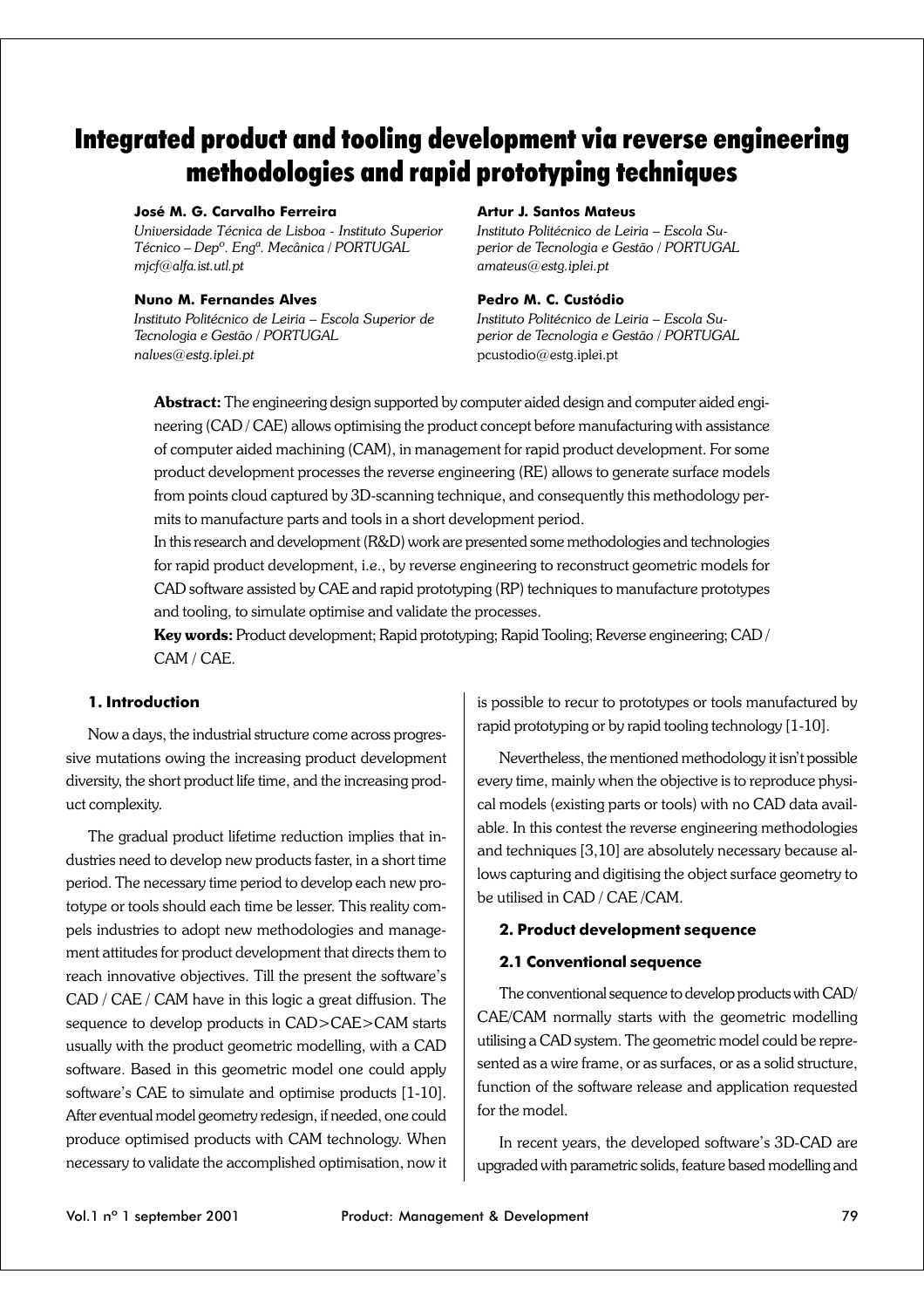associative capacities between modules or between several applications.

Via conceptual modelling, the generated CAD information could be exported subsequently in standard format (IGES, STL, VDA, STEP, etc..) and imported in the same data format to CAE systems (allowing numerical model simulation) and/or to CAM systems (allowing to generate tooling trajectories). However this communication interchange it isn't every time well succeed owing eventual lost data information.

In a system that comprises data association (a unique data base) the design information could be shared between several applications automatically, such as: the geometry actualisation; the orthogonal projections changes; the computer aided engineering; and the computer aided manufacturing, without the need to transfer data manually, each time.

In actual CAD systems could exist two types of association: the manual one; and the automatic. With manual association, in particularly applications, the CAD system acknowledge that information was changed, but don't carry on with the related actualisations in others applications till the operator gives instructions about the procedures. With the automatic association, any executed changing in the model, either at dimensional level or topological level, independently of the application in which was realized, origins the appropriated changes in the applications utilising the same model, without the need of operator intervention. As an example, a changing in a geometric dimension, of a 2D drawing, is reflected in all others applications that utilise the changed data, as also in the case of a computer aided machining applications.

#### **2.2 Non-conventional sequence**

The product development conventional sequence isn't applicable when the goal is to reengineer (and eventually to simulate and to optimise) parts/tools already existents without information in CAD data format. Consequently, will be necessary to apply techniques that allows capturing the geometry of parts/tools, and to generate a conceptual numerical model that could be utilise by CAE and CAM systems. This process is regularly called reverse engineering (RE).

Synthesising, the management of engineering product developed could be realised based on the two methodologies presented in figure 1, trough two information flows called "conventional sequence" and "non-conventional sequence".





## **3. The reverse engineering methodology**

The first objective of RE methodology is to generate a conceptual model (example: surface triangulated) starting from a physical model: a sample (part or tool); or prototype. In this sense the 3D-scanning digitising techniques aided by specialised software's for model reconstruction are necessary.

## **3.1 Digitising technique for 3D geometry**

The usual 3D-scanning digitising technique to capture 3D geometries consist in generate a points cloud matrix (3Dcoordonates) starting from a surface geometry of a physical object. The digital points cloud could be captured from different digitising techniques, classified in two main groups: the mechanical techniques (by physical contact sensors); and the optical techniques (by non-contact with the object). Related with the first one is normally utilised a coordinate measuring machine (CMM), or a CNC milling machine basis, equipped with physical touching probe sensors. Related with the second group, could be utilised also a CMM or a CNC milling machine basis, but equipped with laser beam probes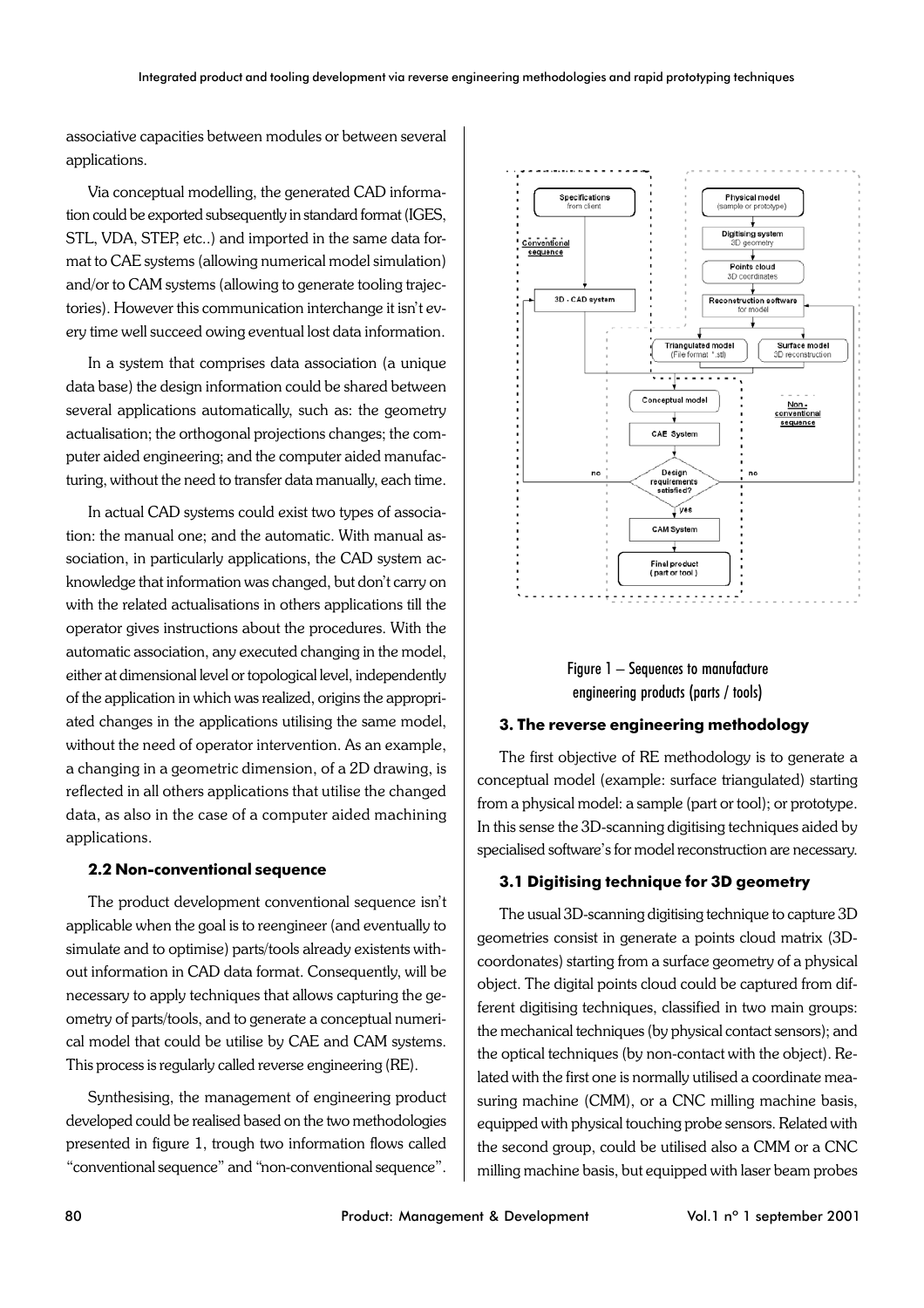associated to optical sensors (ex. CCD cameras) for noncontact coordinate measuring. For the second group also exists techniques utilizing computer tomography (CT) that allows to capture also the inside objects geometry, figure 2.



Figure 2 – Digitising techniques for 3D-geometries and generated data.

## **3.2 3D-CAD redesign from digitising data**

The data generated during 3D-scanning, i.e., the digital points cloud data in x, y, z coordinates, is exported to a model reconstruction system software to be transformed in a conceptual model supported by a triangulated surface geometry or by a CAD surface data. When finish the conceptual model, the subsequent procedures are similar for the conventional and for the non-conventional sequence, described in figure 1.

## **4. The rapid manufacturing technology**

## **4.1 Rapid tooling procedures**

In design phase, the need to manufacture experimental parts faster compel to concept rapid tools capable to manufacture, at least, a limited minimum of products for validation. Now, are available a choice of techniques, equipments, and materials that allows rapid tooling construction. The rapid tooling techniques could be grouped in three main categories:

 Addictive methods: based in material addiction, as in rapid prototyping technique where the object is manufacture layer by layer;

 Subtractive methods: based in material removal, as in high speed milling (HSM) technique;

 Conformal methods: based in press conformation or material casting, as in the resin casting for replication of rapid prototyping models.

## **4.2 Materials for rapid manufacturing**

There are wide ranges of materials that are easily transformed and utilised in the manufacturing of rapid tools for preliminary tests. These materials could have a metallic structure (ex. Aluminium), or a polymeric matrix composite structure (resins with metal or ceramic powders).

## **5. The rapid tooling for reengineering**

## **5.1 Tools reconstruction via RE**

There are an extensive variety of situations were the integration of laser digitising in product conception sequence is advantageous. The tool reconstruction which support 3D-CAD don't exist prosecute in a more efficient way trough the integration of laser digitising in the conception stages (figure 3 (2)). If the tools wearing is inexistent will be possible to rebuild the correspondent tools from the existent without the need to reconstruct the 3D-CAD. This means that is possible, in simple cases, to generate a STL file (surface triangulated conception) from which are elaborated the machining files with dedicated software, figure 3 (1).



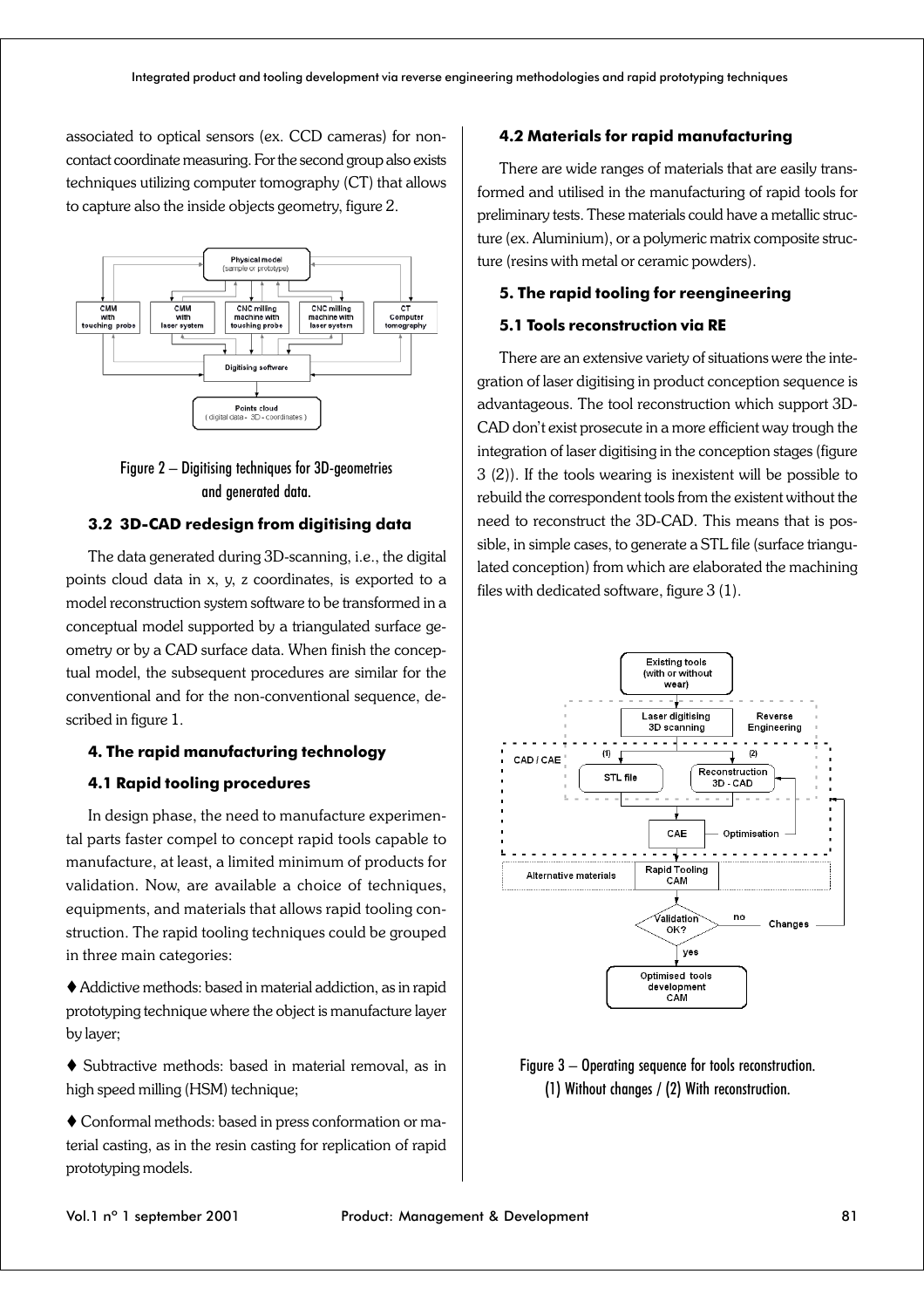## **5.2 RE for press tool reconstruction**

In a R&D case studied it's requested to get the 3D-CAD geometry from an existent progressive stamp press tool. The tool was operating mounted in a press machine for cut / stamp Aluminium top profiles for autos roofs. Each tool was two modulus each with some simple and other more complex geometries. Characterising the tools, one have:

- ◆ One tool modulus for cutting;
- Other tool modulus for stamp.

The tool modulus wear is a problem that demonstrate to have a difficult resolution owing that it's requested to minimise the machine stopping production time, where the tool is mounted. The main problems to solve could be described as follows:

 The top profiles shows chipped edges, so the parts produced have a poor quality what manage to an elevated rejection index;

- The high wearing in press tools modulus;
- The tools were allocated from other factory, so don't exists any 3D-CAD support;

 The time for press immobility should be minimized, without affecting part production.

It's developed a methodology, based in utilising non-contact laser digitising linked with contact probe digitising, which one together has allowed minimising the immobility time, by means of:

 Selection and definition of techniques to correct and manufacture faster new tools;

 Digitising the existent tools – by laser 3D-scanning for complex shapes and a contact probe mounted in a CMM for simple topologic shapes to generate faster the whole geometry (the operation time for 3D-scaning digitising was only six hours in a week end day for minimising the immobility time and the associated costs);

Reconstruction the 3D-CAD model by reverse engineering;

 Corrections made to the 3D-CAD model accordingly the tool geometry design;

 Manufacturing prototype tools (in polymeric resin) to evaluate the corrections and eventual working problems in the main standard tool.

Only the complex surfaces were digitised by a 3D-scanner with a laser beam and two optical CCD arrays. A contactmeasuring probe digitises the simple geometries, as plan surfaces, edges and vertices. For simple geometric shapes digitising with laser triangulation scanning method it isn't necessary owing that is only needed few points (two to four geometry points) to reconstruct simple shapes (lines or planes), and in this cases more 3D data points will imply in a more complex geometry reconstruction process. Owing the surface complexity, one should choice and utilise the digitising technique more adequate and economic, figure 4.



# Figure 4 – Digitising techniques and reverse engineering to reconstruct 3D-CAD data for tools.

The intrinsic 3D-geometry for each tool modulus was evaluated and are selected laser digitising and contact digitising to capture the surfaces and conspicuous geometries. After capture the points cloud by 3D scanning they are manipulated (point alignment, suppression and generation of others) in



Figure 5 – Sequence to reconstruct a cut and stamp press tool. a) Press tool with wear; b) 3D-digitising with laser triangulation for complex surfaces and reference points captured from contact probe in a CMM; c) 3D-CAD; d) prototype tool manufactured in resin.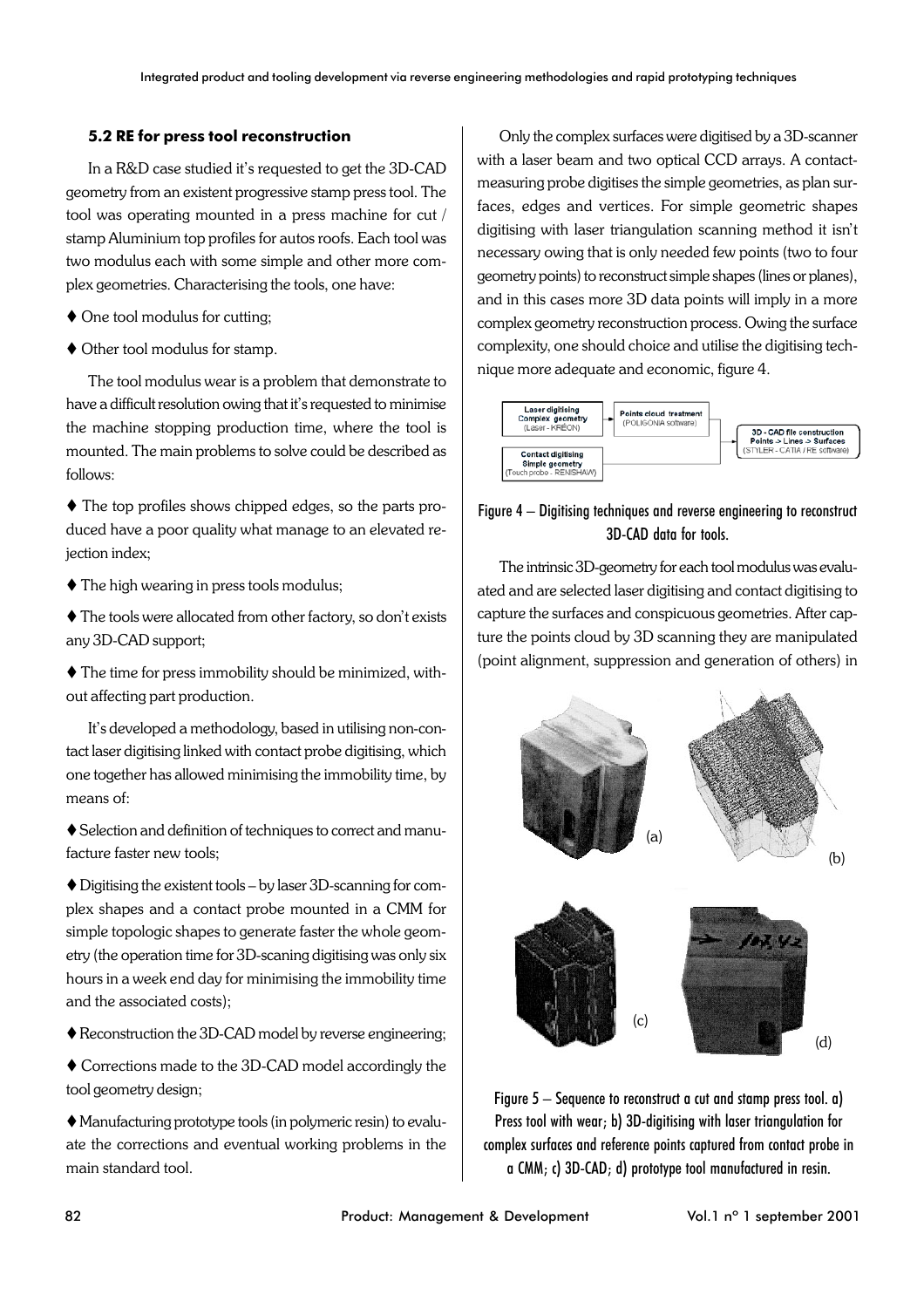"Polygonia" software ("Kréon Industries" – France). The treated points cloud were reworked in a reverse engineering, surface generator "Styler" (Matra Datavision" – France), where the final 3D-CAD geometry is generated.

The tool modulus shown in the figure 5a was digitised with a laser 3D scanning and a contact probe mounted in a CMM, figure 5b. The 3D-CAD geometry data generated by reverse engineering (figure 5c) allowed manufacturing the prototype tool shown in figure 5d.

In table 1 are presented some characteristics from 3D scanning digitising, namely: the quantity of digitised points and treated; the file dimension; and the time needed to points cloud manipulation and treatment.

| Table 1 – 3D-scanning digitising characteristics |  |  |
|--------------------------------------------------|--|--|
|--------------------------------------------------|--|--|

| Digitising by 3D-scanning            | laser  |
|--------------------------------------|--------|
| Nr. of captured points               | 348481 |
| Nr. of points after treatment        | 176240 |
| Point file *.srf "Styler" [Mb]       | 5.5    |
| Triangulate file *.bin "Styler" [Kb] | 184    |
| Surfaces file "Styler" [Kb]          | 90     |
| Digitising time [min.]               | 45     |
| Surface construction time [h]        | 3      |

The "Kréon" apparatus utilised for digitising by 3D scanning allows capture, in a general mode, the characteristics already described. The apparatus is composed by a sanning laser head with two CCD arrays mounted in a numerical controlled CMM base from "Charlyrobot", and have the configuration presented in figure 6. The principal characteristics are:

- $\blacklozenge$  Digitising area = 500x400 mm;
- $\blacklozenge$  Nr. Points get by each CCD = 600 points/second;
- Amplitude in X: 70 mm;
- ◆ Amplitude in Z: 107 mm.

After 3D-CAD data reconstruction, by reverse engineering methodology, the machining data to validate the tool was generated in the "CATIA Machinist" software and the production of this press tool was manufactured by HSM in a "DECKEL-MAHO" five axes machining centre. The selected

press tool material is based in "Sika 950" hard resin that has good machining characteristics, allowing a faster production.



Figure 6 – 3D-scanning apparatus from "Kréon".

The final press tool was manufactured starting with a more performing CAM software, also by high speed milling in a "DECKEL-MAHO" five axes machining centre, starting from a steel block that was thermically treated for hardening, after rough machining. Finally the surfaces and edges were rectified and finished by grinding. The comparison between times for programming and machining is expressed in table 2.

#### Table 2 –Comparison between programming and machining times

| Time in hours   |     |                     |  |
|-----------------|-----|---------------------|--|
| Tool - Sika 950 |     | Final tool – steel  |  |
| Programming CAM | 1.5 | Programming CAM 3   |  |
| Machining HSM   |     | Machining HSM<br>21 |  |

## **5.3 RE for foundry part and tool reconstruction**

Other R&D case study allowed optimising a casting part and to manufacture the respective rapid tools for sand casting, i.e., the pattern-plates and the core-box made by RP-SLS technique. The initial casting was a steel cable link without 3D-CAD data, as represented in the figure 7.



Figure 7 – Original casting part of a steel cable link.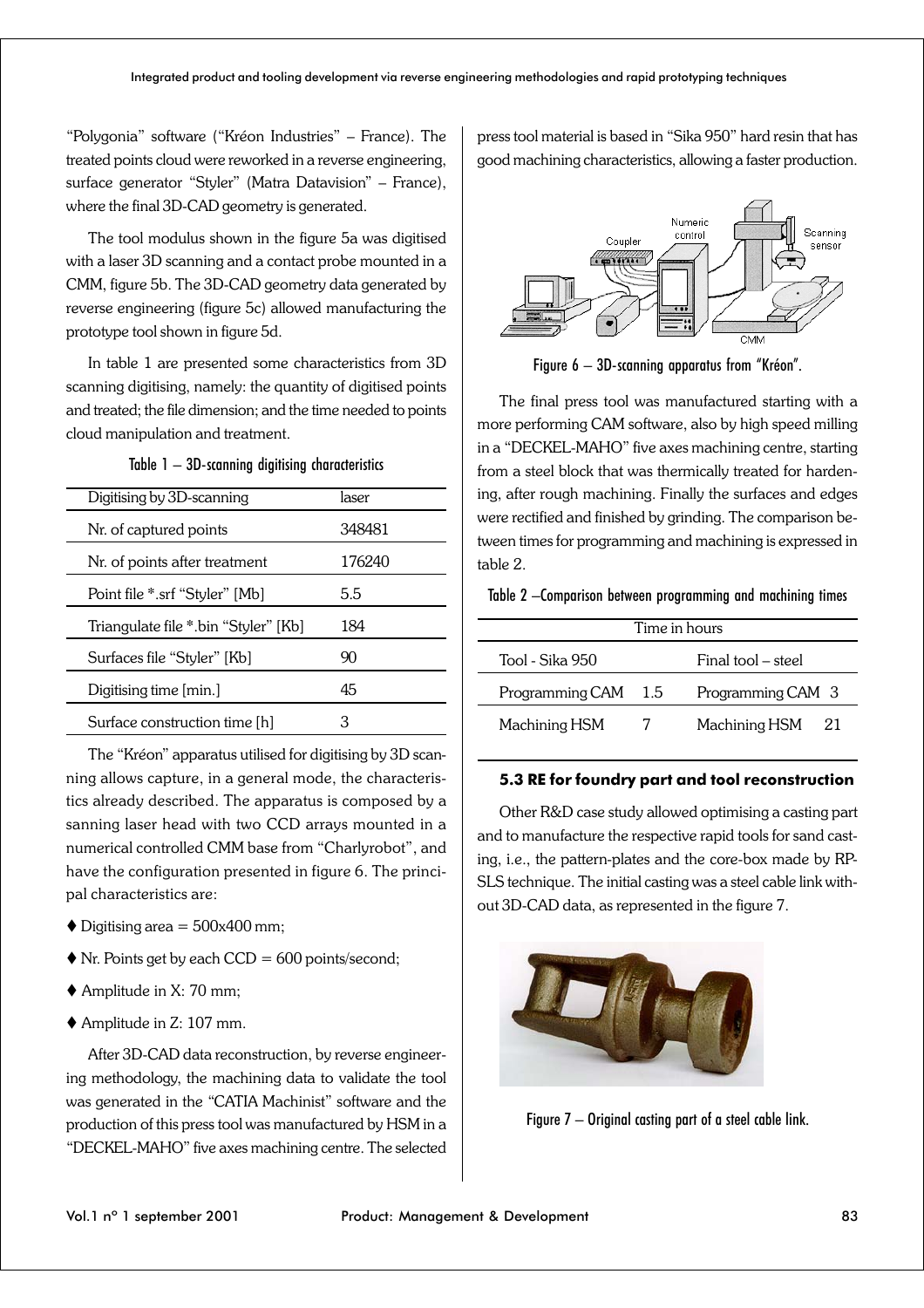The 3D-scanning digitising of casting geometry was performed with a "3D Scanners" apparatus belonging to the Modelling Prototype Laboratory (MPL) of Institute Superior Técnico of Lisbon. The digitising of each symmetric geometry half, by laser triangulation (without contact), allowed generating the points cloud in coordinates (x, y, z), as shown in figure 8.



Figure 8 – 3D-digitising geometry / points cloud.

After the points cloud captured by 3D-sanning with the "RiScan" software ("3D Scanners" - UK) is utilised the software "RiTools" ("3D Scanners" - UK) for the digital image data treatment.

The generation of the surface model, starting from the points cloud data of the casting, was accomplished by reverse engineering with assistance from "CopyCAD" software ("DELCAM" – UK). The points cloud treated file was imported in CopyCAD software in \*.ris format. The CopyCAD software allows regenerating closed scan-lines from the points cloud data, as shown in figure 9.



Figure 9 – Scan-lines / CopyCAD software.

The surface reconstruction only is possible when the model is faceted. From the scan-lines was generated a model faceted by triangles, as shown in figure 10, with defined tolerance parameters and surface normal per triangle indicating the external direction.



Figure 10 – Polygonal structure represented by triangles.

From the triangulated structure was performed the 3D-CAD surfaces generation in the reverse engineering CopyCAD software. The modelling process has as objective to generate a surfaces model, figures 11 and 12, that is convertible in a 3D-CAD solid model by reverse engineering methodology.



Figure 11- Surfaces model represented by Bézier lines.



Figura 12 – Shaded surfaces model.

As 3D-CAD technology to transform the surface model in a solid model is utilised the "Pro/Engineer – version 20" software. To proceed with this transformation the following phases are utilised:

- The 3D-CAD surfaces are exported in standard IGES format from CopyCAD software;
- The 3D-CAD surfaces is imported in Pro/Engineer software in standard IGES format;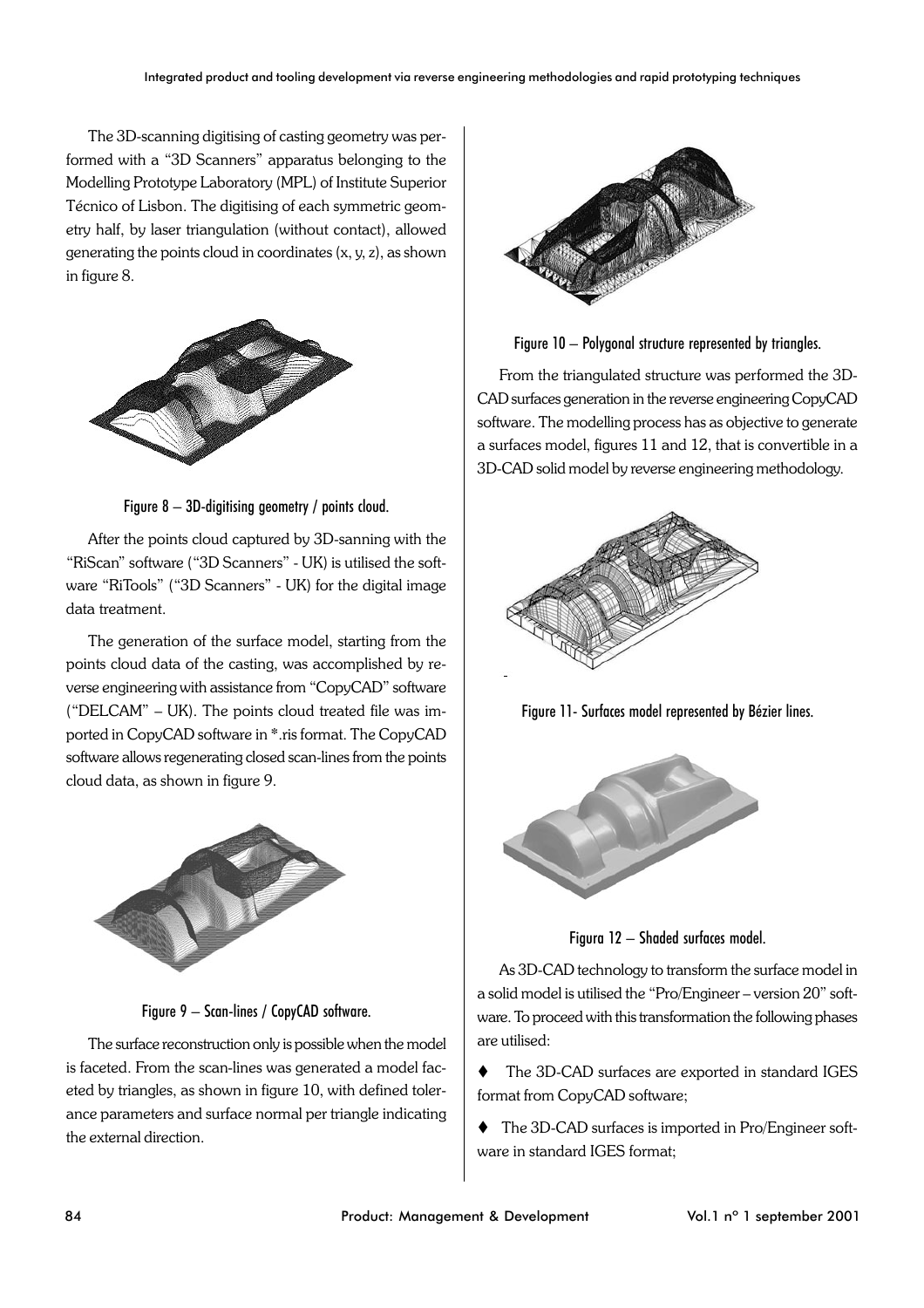The 3D-CAD surfaces are linked together in the Pro/ Engineer software;

◆ The 3D-CAD solid model is generated from the surface model completely closed, figure 13.



Figure 13 – 3D-CAD solid model ("Pro/Engineer").

In the course of this second R&D work it's performed two computational simulations, i.e. the structural simulation by finite element method (FEM) to optimise the casting part weigh, and the solidification simulation through the finite difference method (FDM) to optimise the casting process.

To concretise the first objective, the simulation was performed with FEM software "Pro/Mecanica" to determine the casting part stress-strain behaviour when in hard work.

The simulation analysis accomplish resulted in a reference data that allows performing others FEM stress-strain simulations iteratively in order to optimise the casting part, i.e. to decrease part weigh, to increase the security coefficient, and to homogenise the stress-strain field, without affecting the manufacturing process by foundry and the part performances at work.

The reference analysis, from the first simulation by FEM to determine the stress (Von Mises) field I, has presented the result shown in figure 14.



Figure 14 – Equivalent stress field I (Von-Mises).

One could verify that the main stress concentration (maximum stress zone) is located in the zone A.

The resulting data from this first FEM simulation and the value of the design parameter: radius of concordance r in A zone (which dimensional changing implies variations in the associated stress field), are presented in table 3.

| Parameters           | Numerical values |
|----------------------|------------------|
| Maximum stress [Mpa] | 479              |
| Maximum strain [mm]  | 0.127            |
| Weight [N]           | 30.37            |
| Radius A [mm]        | 15               |

In the first geometric model redesign there is incremented the concordance radius in A zone from 1.5 mm to 2.5 mm, with the main objective to reduce significantly the maximum stress value in this location. Accordingly with this modification is performed the second FEM simulation, from which have result the equivalent stress field II represented in figure 15.



Figure 15 - Equivalent stress field II (Von-Mises).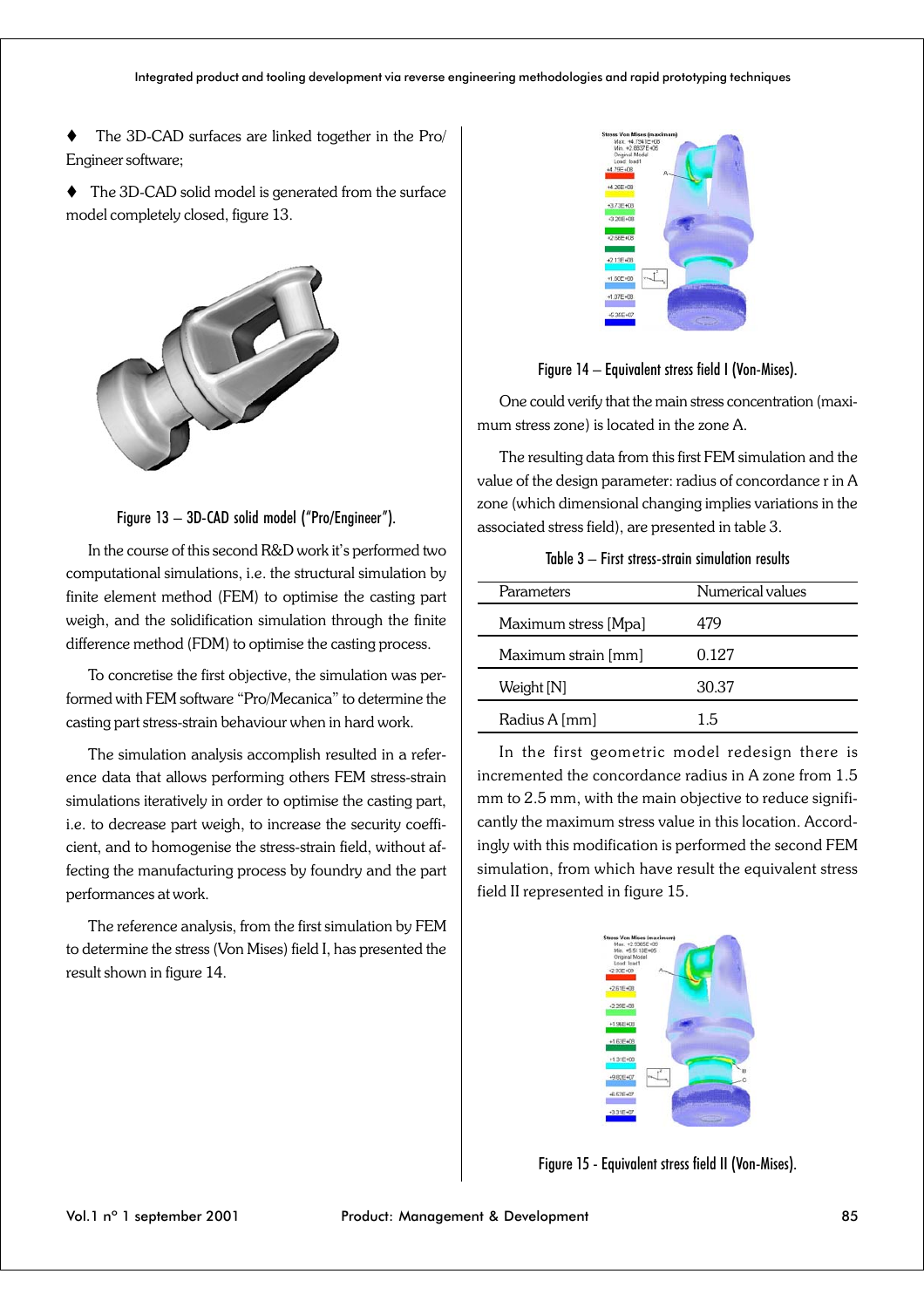The related results from the second FEM simulation and the design variable r are described in table 4.

| Parameters           | Numerical values |
|----------------------|------------------|
| Maximum stress [Mpa] | 994              |
| Maximum strain [mm]  | 0.116            |
| Weight [N]           | 30.40            |
| Radius A [mm]        | 25               |

Table 4 – Second stress-strain simulation results

As one could analyse from figures 14 and 15 the 1 mm increment in the concordance radius implies a stress field local homogenisation, i.e. the critical zone extent is enlarged, but the maximum stress suffer a reduction of 185 Mpa. A similar behaviour has the strain field that presents a maximum value of 0.116 mm.

Consequently, in the persecution of an intermediate solution have been imposed tree new changes in the initial casting geometry. The first chance consists increasing the longitudinal hole diameter d1 (inside the minor diameter / vertical cylinder), though there exist two stress zones in B and C the maximum of each one are minor then the maximum stress in A zone. The second change consists in a new hole in the basis ( $d2 = 60$  mm,  $h2 = 20$  mm) concentric with the base cylinder. The third change consists in a new horizontal hole  $(d3 = 10$  mm) inside the horizontal cylinder passing through the vertical rods. These changes have the main goal to reduce the casting weight maintaining the performances at work inside acceptable limits and allowing a classical foundry manufacture with cylindrical sand cores. Accordingly with these changes have been performed the last FEM simulation, from what have result the equivalent stress fields III presented in figure 16.



The last FEM simulation related results and the design parameters r, d1, d2, h2, and d3, are presented in table 5.

Table 5 – Third stress-strain simulation results

| Parameters           | Numerical values |
|----------------------|------------------|
| Maximum stress [Mpa] | 336              |
| Maximum strain [mm]  | 0.133            |
| Weight [N]           | 25.46            |
| Radius A [mm]        | 2.5              |
| Diameter d1 [mm]     | 25               |
| Diameter d2 [mm]     | 60               |
| Height h2 [mm]       | 20               |
| Diameter d3 [mm]     | 10               |
|                      |                  |

A brief analysis from the achieved results indicates a tendency for a stress field local homogeneity and a considerable weight reduction. The optimisation has allowed reducing the weigh 16% and an increase in security coefficient of about 40%. The strain field from the final product don't present a significant value.

As the objective of the new casting geometry is to maintain a good performance when in work, it's important not only analyse the stress-strain fields but also to estimate the porosity and the metal density location induced by the casting process to compare these characteristics with the stress concentration zones. It's important that in the more stressed zones the casting material has the great density and don't present porosity in these locations to contribute for a good performance in hard work situations.

The simulation of casting process to analyse the cooling and solidification behaviour as performed with "AFSolid" software (from American Foundrymen's Society), what allows to characterise diverse casting parameters.

The solidification simulation process was carry out after modelling the risering and feeding systems linked to the optimised casting part, which assembly was transformed in a surface triangulated file (\*.stl), as represented in figure 17.

Figure 16 – Equivalent stress field III (Von-Mises).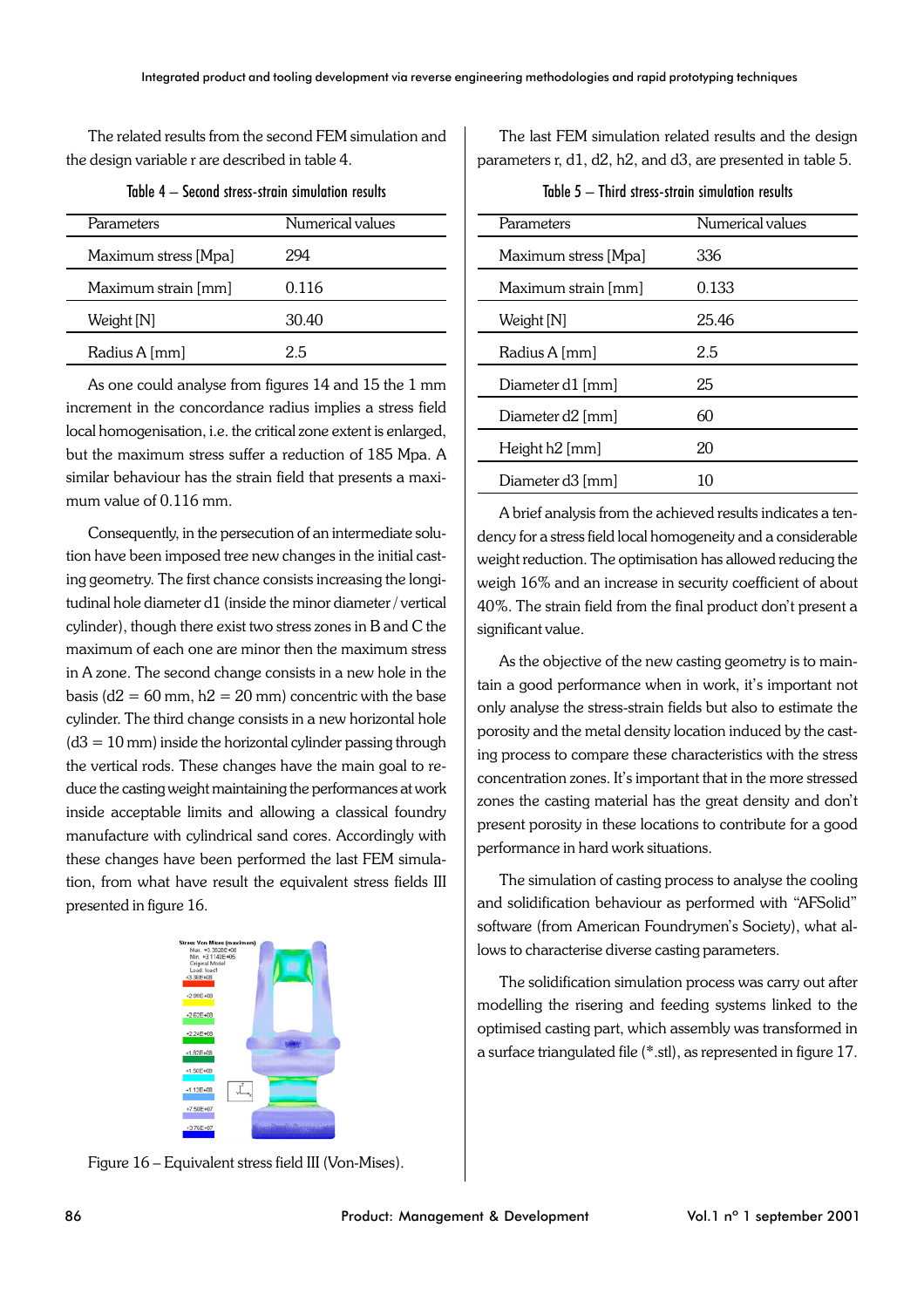#### Integrated product and tooling development via reverse engineering methodologies and rapid prototyping techniques





The main objective of solidification simulation analysis is not only to verify the risering and feeding systems, but also have give information about lack of density in casting and risers zones. The porosity and shrinkage zones, internal to the casting part, are indicated in figure 18.



#### Figure 18 – Porosity zones inside casting and risers.

After simulation analysis it's verified that the porosity zone inside the casting part isn't coincident with the main stress zone (the A zone, linking an horizontal cylinder to the two lateral rods). Its also verified that this zone, together with the B and C stress zones presenting a great internal density. That analysis allows confirming that the more stressed zones present

the higher density and are porosity free that in theory are structural zones more resistant.

After optimising the casting by simulation methods where design and manufactured the necessary foundry tools. These tools for sand casting, two half patterns and a core-box, were made faster with rapid prototyping technology by selective laser sintering (SLS) technique, in polymeric material (nylon powder filled with glass micro-spheres), as shown in figure 19.



Figure 19 – Two half patterns and a core box made by RP-SLS in nylon powder.

## **6. Conclusions**

The product and tools development via integrated reverse engineering is a recent methodology in research and development phase that in the actual stage, integrated with new rapid manufacturing technologies, allows manufacturing time reduction and associated costs for product and tools development and management. For these production methodologies and technologies the 3D scanning digitising is the initial activity to capture the products geometries.

The resulting parts and tools from the analysed methodologies and technologies, were the reverse engineering process, the computational numerical simulation, and the rapid prototyping and/or rapid tooling are integrated, presents a product quality upgrade.

This R&D work demonstrates the benefit from utilising the reverse engineering methodologies and rapid prototyping techniques in production process, specially when exists parts and tools without 3D-CAD support.